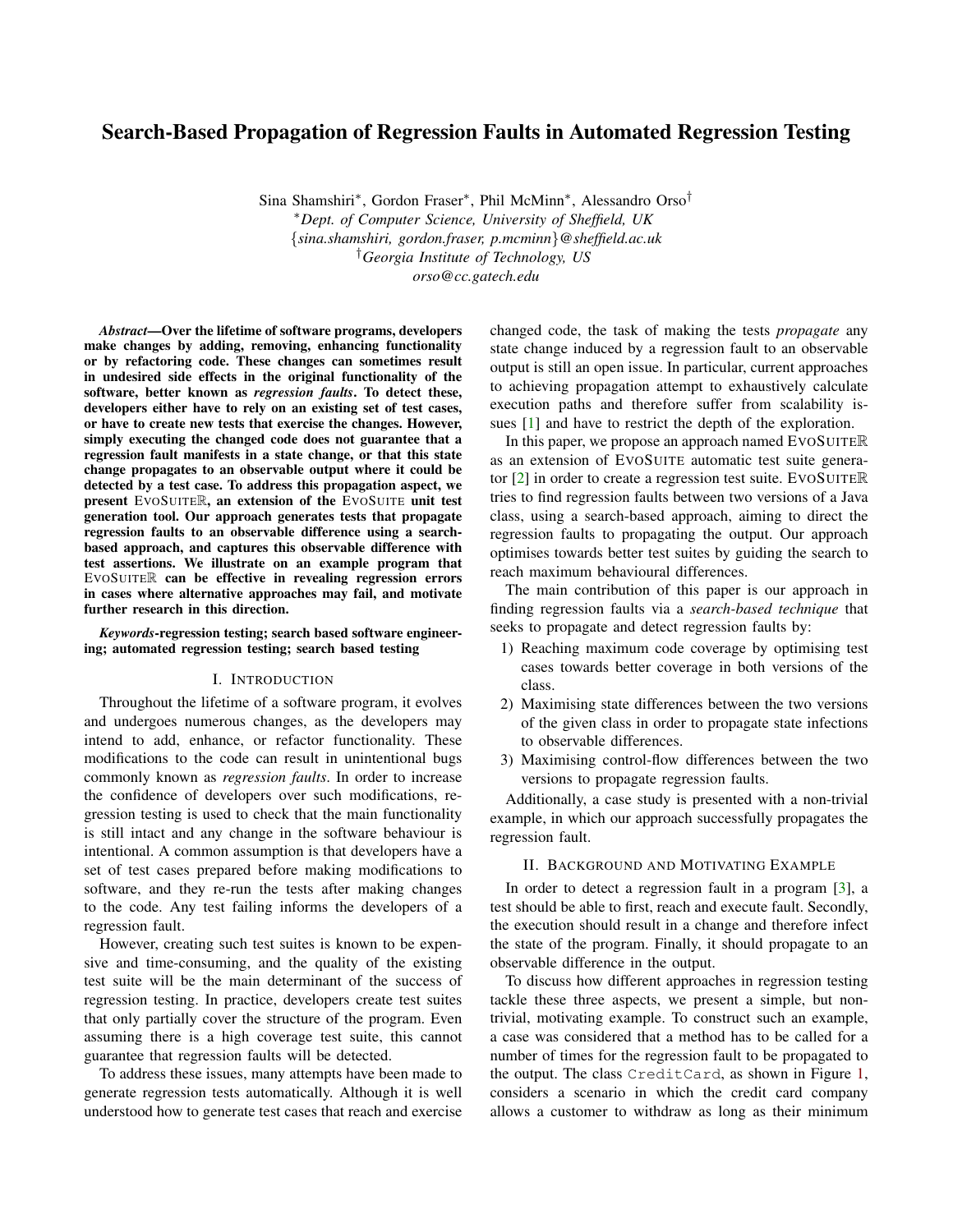```
1 public class CreditCard {
2
3 private int minRepayment = 0;
4 private int balance = 0;
5
6 public boolean withdraw(int amount) {
7 if(canWithdraw() == false)
8 return false;
9
10 minRepayment += 5 \times 2;
11 balance += amount;
12 return true;
13 }
14
15 public boolean canWithdraw() {
16 return (minRepayment <= 200);
17 }
18 }
```
Figure 1. In the CreditCard class, the highlighted change will not immediately affect the program behaviour. However, after 21 calls to withdraw(), canWithdraw() would return false, resulting in a regression fault.

repayment reaches a certain amount. The minimum payment is calculated as a fixed amount that increases based on the number of withdrawals. Over time, the credit card company decides to double the minimum repayment rate, however the developers forget to suitably raise the withdrawal limit. While the program is changed, a regression fault will not show up unless withdraw() is called between 20 and 40 times.

Early work on regression testing only used existing test suites in order to find regression faults. As it may be expensive to run a complete test suite after making any change to the software, Elbaum et al. [4] proposed prioritising parts of the test suite that can achieve coverage more quickly. Similarly, Harrold et al. [5] proposed test suite minimisation that selected a subset of the set suite that would provide the same level of coverage. Since such approaches relied solely on existing test suites, success would only be by chance and depended on the quality of the tests. Another aspect of the example (Figure 1) is the fact that, if the developers already have a test suite with 100% structural coverage, this still would not guarantee that the regression would be detected.

Test suite augmentation is another aspect in regression testing that has drawn the interest of many researchers. Xu and Rothermel [6] introduced DTSA, which was able to add new test cases to the existing test suite for the modified parts of the program, to create a coverage-adequete test suite. Teneja et al. [7] generated regression tests using dynamic symbolic execution while employing techniques such as pruning the unchanged paths to further optimize their search strategy. These approaches aimed to solved the reachability aspect while leaving propagation to chance.

Other approaches in the area looked at using external or randomly generated test suites in order to find regression faults. Orso and Xie [8] presented BERT as a behavioural regression testing tool, that operated in three stages. The first stage used either a set of test cases randomly generated by third-party tools (e.g. [9], [10]) or an existing test suite. Secondly, it executed the tests over both the old and new versions of the class under the test while capturing their outcome, and finally analysed the observed behavioural difference and presented the result back to the user. A similar approach taken by Taneja and Xie [11] attempted to add new branches to the code, that if covered by a random testing tool would expose a regression fault. The resulting tool DiffGen synthesised a test driver, that would try to execute the branches on both versions. While regression testing with randomly generated test suites was found to be useful, the quality of the test is still determined by the existing or generated tests, and reaching any of the three elements is by chance. With the CreditCard example, these approaches can only succeed if the provided test suites can identify a behavioural difference.

The previous approaches did not however focus on addressing the propagation of regression faults. Santelices et al. [12] used symbolic execution of the different versions of the program, to augment the existing test suite with new test cases that would consider the change-propagation paths. More recently, Santelices and Harrold [1] proposed an approach for propagation-based testing of changes. These approaches have scalability limitations, as the number of possible execution paths exponentially grow and therefore a boundary has to be defined.

While previous attempts made in regression testing were found to be effective, they mostly have shortcomings such as a) relying on third-party test generation tools while not handling fault propagation, as execution of a regression fault may not propagate to a change in the behaviour [8] [11], b) relying solely on existing test suites and therefore leaving reachability, infection and propagation to chance [8] [4] [5], c) augmenting test suites while aiming to only achieve coverage [6] [7], and d) in cases that consider propagation, they either have scalability limitations due to high computation costs, or do not consider a sequence of method calls that may lead to reaching a fault [12] [1].

## III. PROPAGATING REGRESSION FAULTS WITH SEARCH-BASED TESTING

EVOSUITER attempts to solve the previous shortcomings by using a search-based approach in finding regression faults. The main objective is to generate test cases that can propagate to different states between the versions of the program under test. To achieve this, EVOSUITER performs the following steps.

## *A. Overview*

EVOSUITER is an extension of the EVOSUITE platform [2] and therefore relies on evolutionary algorithms. Using a genetic algorithm [13], an initial population of random test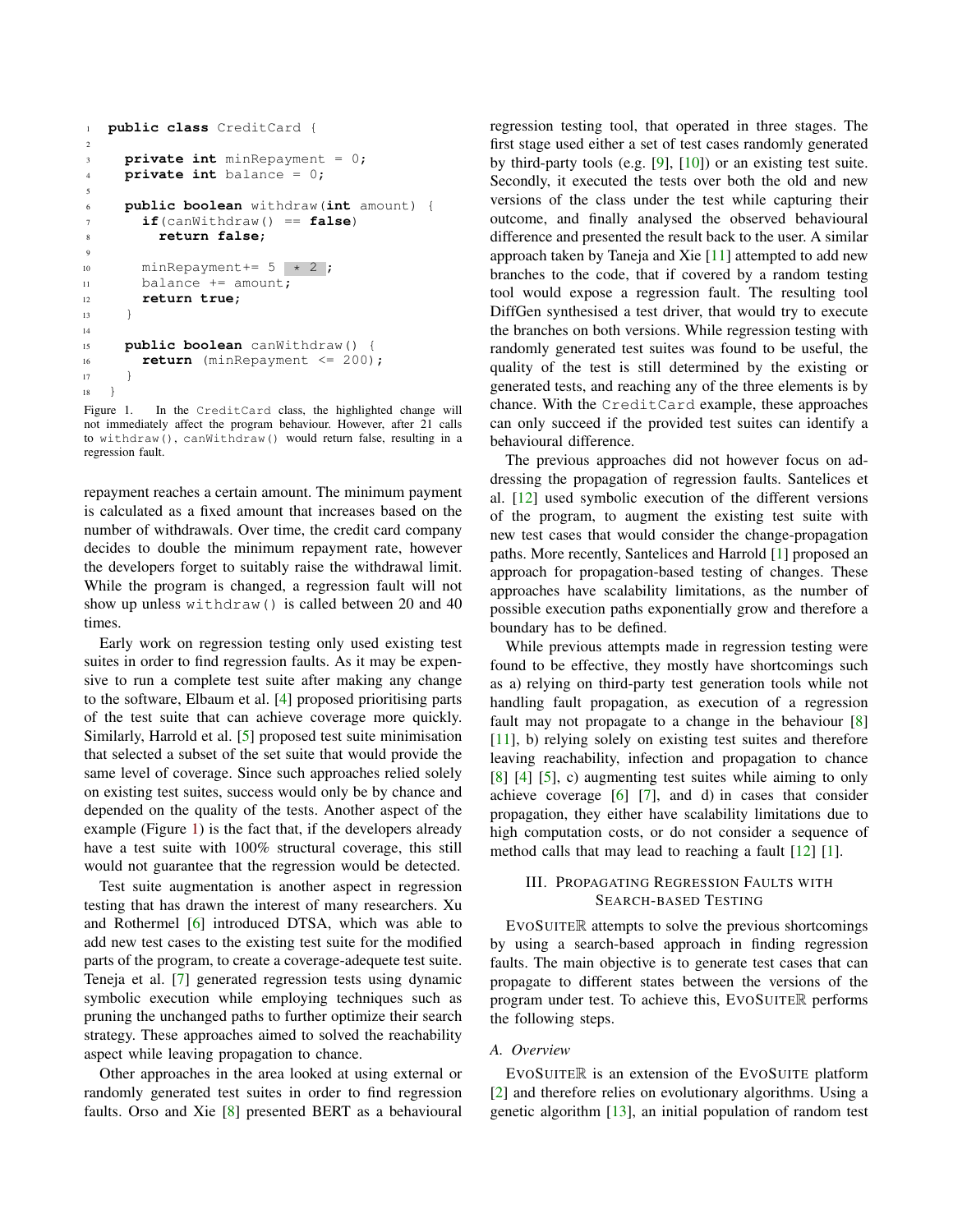suites is first created. Over time individuals are randomly mutated and reproduced; these operations depend on the underlying representation. The probability of an individual for being selected for reproduction depends on its *fitness value*, which estimates the distance towards an optimal solution. Therefore the best test suite always has the best fitness value compared to its ancestors [2].

#### *B. Representation*

Individuals in the population are represented by regression chromosomes, which extend the chromosomes used by EVOSUITE [2] such that execution of a test case leads to two traces for the two versions of a tested class. Details on the mutation and crossover operators can be found in [2]. The traces serve as input for the fitness function.

### *C. Fitness Function*

Since the direction of the evolution of the generated test suites depends on the fitness function, the fitness value is the key towards reaching better test suites. Three main measurements were considered as our fitness guidance. At first, it is important that the test suites are able to execute and cover the code under the test, therefore focusing on reachability. Thereafter, aiming to direct regression faults to propagate to an observable difference, first the state of the program after the execution of each statement has to be observed and compared to find execution differences. Secondly, the fitness should guide the search to cause diversions at branches, therefore creating a change in the control-flow.

The overall fitness value is calculated by combining the value of the following measurements:

*1) Structural Coverage:* Before being able to propagate the regression faults to an observable behavioural difference, it is important to reach and execute the faulty code, so as to solve the reachability aspect of regression testing. Furthermore, as every part of the class may potentially contribute towards propagation, we aim to cover *all* the code. Therefore, one of the measures for assessing the fitness of the test suite is the level of coverage it has over the class and its branches. To measure this value, based on the stored execution traces the value of the branch coverage fitness function [2] is calculated for both versions and added.

*2) Object Distance:* It is expected that while executing a regression fault, if the two versions of the software are generating different values (either internally inside the objects or externally as observable return values), increasing state difference between two versions of a software would raise the chance of the fault to propagate to an observable output (i.e., the public API of the class). Therefore, another measure used in calculating the fitness is the observable difference based on the stored execution traces. In order to calculate this value, initially the execution traces are analysed, and the objects resulted from the execution of each statement in the test suite are recursively inspected to create a set of comparable primitive data values. To capture the values for non-primitive data types, the Java Reflection Framework is used to access the values inside objects in a recursive manner, regardless of their access modifiers. Finally, the observed execution values are compared between the two versions and a fitness value is returned based on the calculated numerical object distance [14] between the two versions. The maximum calculated distance will be normalised and added to the total distance. The inverse of the total distance is finally added to the main fitness value.

*3) Control-flow Distance:* In order to further assist the regression fault to propagate, we identified another measurement to better guide the search. Generally during the execution, if a test case results in a diversion at a particular branch between the versions, it raises the chance of the regression fault to propagate to the output, due to the change in the control flow. As each part of the control flow may contribute towards propagation, we aim to cause a diversion in the control flow at as many branches as possible, and we thus implemented a control-flow distance measure for each branch of the code. This measurement decreases as the branches get closer to diversion. To achieve this measurement, first similar branches between the classes get mapped together using JDiff [15]. Afterwards, the controlflow distance value is calculated at branch level. For each method call executed on a test suite, the branch state is observed in both versions of the code. The function distance calculates the distance of a branch to becoming true or false – also known as *branch distance* [13] – for both versions and compares them. Additionally, the actual branch distance value is normalised between 0 and 1 denoted as  $\omega$ , such that  $0 \leq \omega(b_i) \leq 1$ . If a diversion is observed at a branch between the two versions, the minimum fitness value 0 is returned. Otherwise, the fitness function for a test suite with method calls  $C = \{c_1, \ldots, c_n\}$  and branches  $B = \{b_1, \ldots, b_m\}$  is calculated as follows:

$$
cfgDis(B) = \sum_{i=1}^{m} (min_{j=1}^{m} (1 - distance(c_j, b_i) + \omega(b_i)))
$$

The fitness is expected to decrease until a diversion is observed, for which the best fitness value 0 is returned. Finally, the sum of the minimum distance values for each branch among all method executions will be normalised and added to the total fitness.

#### *D. Finalising and Assertions*

After the search finishes, EVOSUITER will pick the test suite with the best fitness value and will analyse the test suite on both versions for one last time. At this stage, the test statements will be executed on both versions of the class under test, and if the test can reveal a difference between the